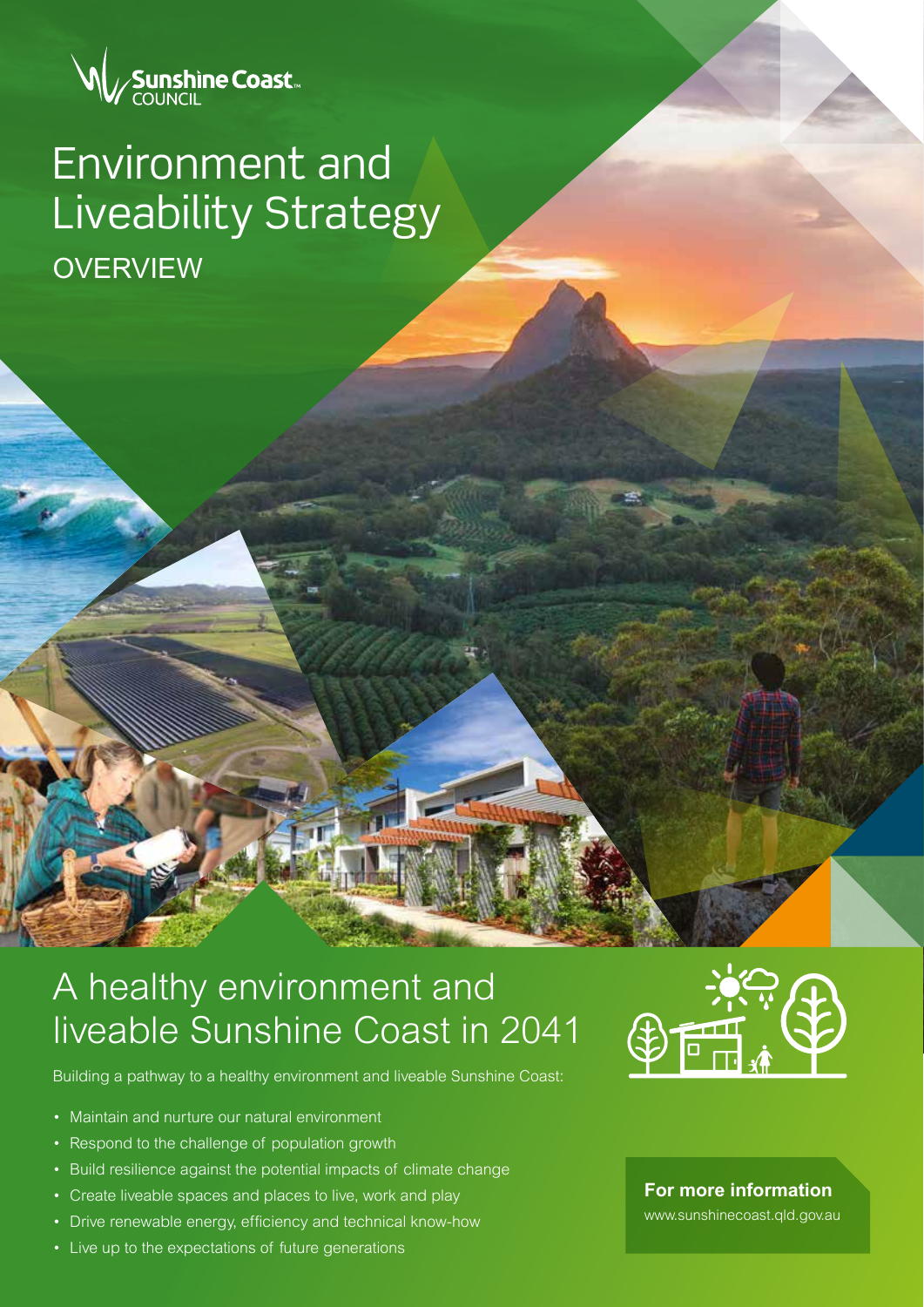# Did you know?

- **1.** 54% of the Council area has native vegetation.
- **2.** The Sunshine Coast's waterway network is 12,000km in length and includes 3,700km of creeks and rivers.
- **3.** The Sunshine Coast has 60km of open shoreline and 51km of coastal pathways.
- **4.** We have 8,800ha of open **space** managed by Council.
- **5.** There are over 470 recreational parks.
- **6.** Average of 172L of water consumed per person per day.
- **7.** Community generates 24,700 garbage trucks of waste per year.



# Environment and Liveability Strategy

### What is its purpose?

The Environment and Liveability Strategy (strategy) has been developed to provide long-term strategic direction to guide growth and shape the Sunshine Coast for future generations to 2041.

It focuses on the natural environment and how it can be preserved and enhanced, as well as the liveability of the region – enabling a good quality of life for all residents and supporting a strong economy in an accessible and well-connected built environment.

### Why is it needed?

In this rapidly changing world there will be many challenges and opportunities for our much-loved Sunshine Coast way of life – increasing population, changing climate, economic growth and emerging technologies.

The strategy is needed to help navigate our way through these challenges while harnessing the opportunities. Its integrated and long-term approach to guiding development of the Sunshine Coast offers clarity, inspiration and direction.

### Relationship to existing Council strategic directions

The strategy, along with the Regional Economic Development Strategy and the Social Strategy, form the three long-term strategic policy positions of the council and work together to inform corporate and operational planning and delivery.

The strategy may inform amendments to council's planning scheme and will also inform the drafting of a new planning scheme which will occur within the next decade. It does not replace or seek to circumvent the planning scheme.

# How will it be used?

The strategy ensures, as a rapidly growing region, the Sunshine Coast is prepared for the challenges the future will bring. It will be used to:

- inform planning
- guide decision-making
- drive implementation
- engage stakeholders.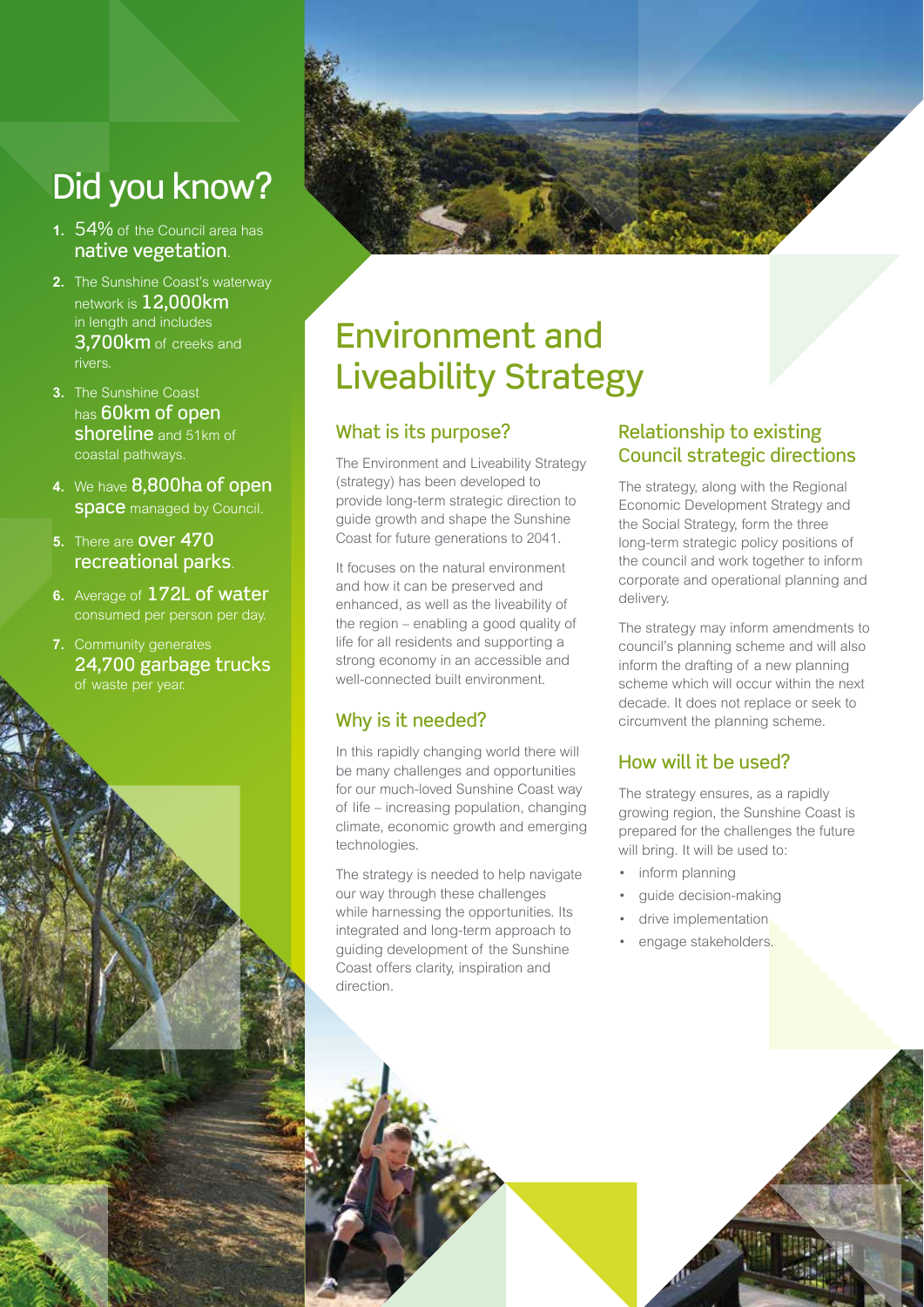# The structure of the Environment and Liveability Strategy

The strategy is presented in three important and integrated parts:

#### Part A – Strategic Directions

Part A explains council's strategic direction and policy positions under the umbrella of three sections and associated themes that are central to achieving a healthy environment and liveable Sunshine Coast in 2041. The integration of these three sections within the one strategy ensures we do not plan for the protection of the natural environment in isolation, and highlights the importance of the relationship our built environment and our lifestyle have with these natural assets.

The three sections and their themes are:

#### **THE NATURAL ENVIRONMENT**

THEMES AND POLICY POSITIONS

- Landscape and Character
- Biodiversity
- Waterways and Wetlands
- Coastal

#### **THE ENVIRONMENT**  $\begin{matrix} \overline{a} \\ \overline{b} \end{matrix}$ **WE CREATE**

- Open Space
- Flooding and Stormwater
- Neighbourhoods and Housing
- Social Infrastructure
- Sustainable Design

### **LIVING IN THE ENVIRONMENT**

- Energy and Resources
- Sustainable Living
- Adaptation and **Resilience**

#### Part B – Five-Year Implementation Plan

This part of the strategy sets a delivery framework of services and Transformational Actions needed to achieve the strategic directions set out in Part A.

Developed as a five-year outlook and to be updated annually, the implementation plan seeks to track progress and report on the strategy's performance.

#### Part C – Network Plan

The Network Plan provides direction and technical detail to assist with the implementation of the strategy to achieve the best outcomes and standards.

Part C outlines the Desired Standards of Service for specific themes and a geographical network plan for the region.